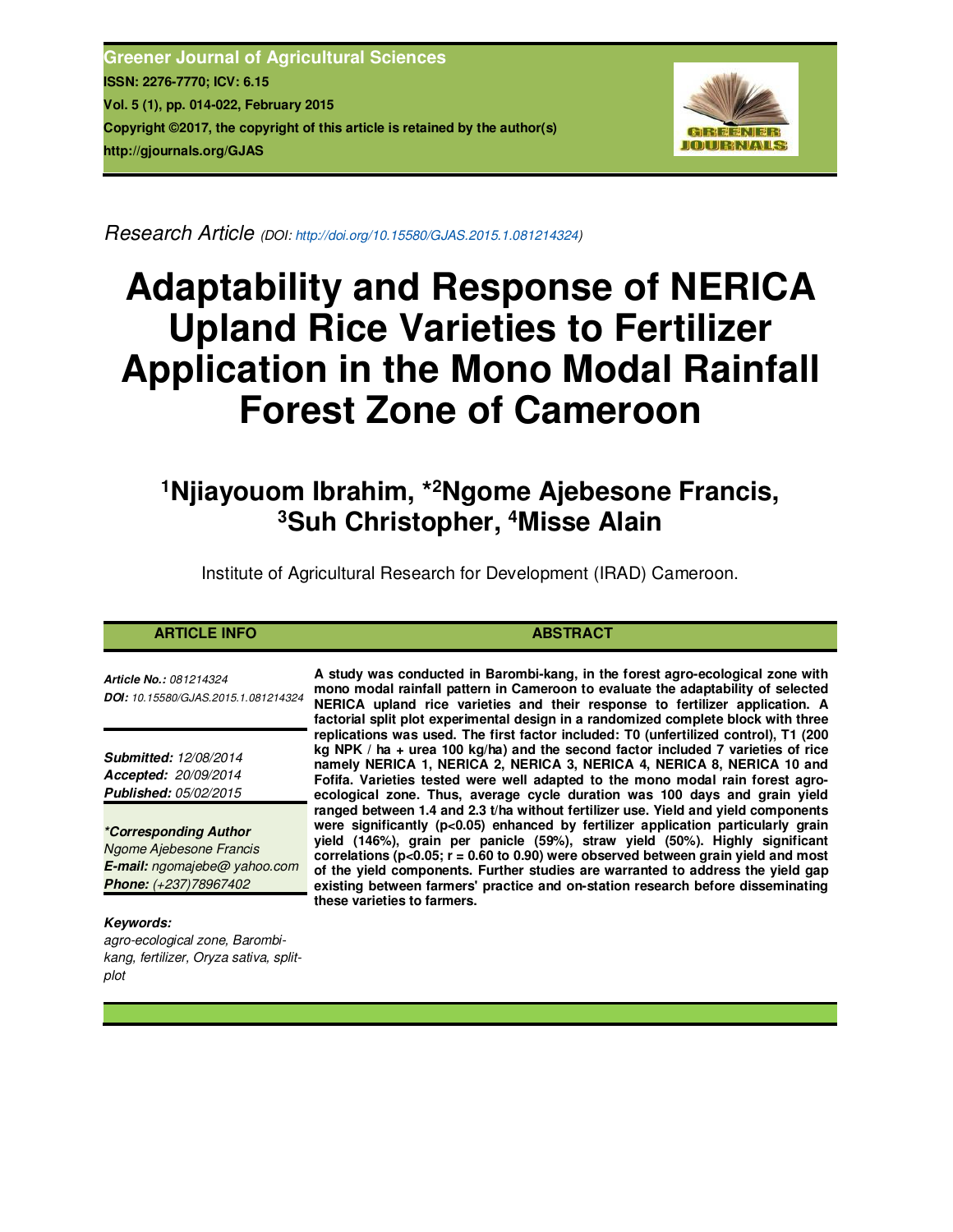# **INTRODUCTION**

Rice (*Oryza sativa* L.) is a major food crop in the world; it is the staple food for more than half of the world's population (Shimono, 2011). Production remains concentrated geographically, with over 90% in East and South Asia (IRTA, 2004). Rice is a food whose consumption is fast growing in Africa. In Cameroon, the national demand in 2009 was estimated at 300 000 tons, mostly covered by imports. This explains why over 72 billion francs CFA was spent on rice importation in 2007 (MINADER, 2009). The total area cultivated with rice in 2012 was estimated at 135 000 ha with a national production of approximately 139 000 tons (FAO, 2014). Thus, the productivity of rice in Cameroon is averagely 1.02 T/ha.

Efforts have been made by research to increase crop productivity in developing new improved rice varieties. The *New Rice for Africa* (NERICA) developed by AficaRice is a product of hybridization between *Oryza glaberrima* and *Oryza sativa* (ADRAO, 2008; Olembo et al., 2010). In addition to desirable agronomic traits (early maturity, resistance to drought, pests, diseases and high yields averaging 4 to 7 T/ha) of these improved varieties the protein content is very high (8 to 10%) (ADRAO, 2002; WARDA, 2003; ADRAO, 2008). The contribution of rice variety to its productivity is estimated at 21.7% (Liu et al., 2013). In addition to improved varieties, cultural practices play an important role in achieving yield potential of a variety. Thus, Alam et al. (2009) reported that the judicious use of fertilizers can remarkably increase the quantity and quality of harvested rice. This increase is mainly due to nitrogen, phosphorus and potassium availability which are the major elements for plant nutrition and the key input to increase yields (Dastan et al., 2012). Application of nitrogen fertilizer on rice plants significantly increases yield components (Dobermann and Fairhurst, 2000). This is because it contributes to the accumulation of carbohydrates in the stems and leaf sheaths during the pre-flowering stage and in the grain during the ripening stage of rice (Swain et al., 2010). Phosphorus promotes tilling, root development, early flowering and ripening (Dobermann and Fairhurst, 2000). Potassium increases tolerance to rice plants to pests and diseases, to various stress conditions and may also reduce the potential for lodging (Norman et al., 2002). Liu et al. (2013) estimated that improving soil fertility contribute to 12.7% on rice productivity. Crop plants require a certain amount of minerals for growth, development and grains production. Rice for example uptake 16-17 kg nitrogen to produce a yield of one ton of paddy rice including straw (Sahrawat, 2000). Some authors have found that improving soil fertility can reduce the spatial variation of rice yields from 13.7% to 7.4% (Liu et al., 2013). Fertilizer use has a significant effect on the growth of plants at different stages of development. It significantly increases the number of tillers per  $m^2$ , the number of fertile tillers, the total number of grains, 1000-seed weight, plant height and percentage of filled grains (Walker and Street, 2003; Chaturvedi, 2005;

Gebrekidan and Seyoum, 2006; Yosef Tabar, 2012). Yield and yield components of rice respond much to nitrogen than phosphorus. However, the maximum grain yield and yield components are possibly obtained with combined application of nitrogen and phosphorus. Thus, Gebrekidan and Seyoum (2006) observed a 38.49% increase in yield with the combined application of 60 kg N/ha and 13.2 kg P/ha. Moreover, when the crop management is used to achieve a performance close to potential yield, a final application of nitrogen at flowering stage is an option to improve the milling and the nutritional quality of rice grains (Consuelo et al., 1996). However, the effect of fertilizer use on yield is not always positive in all cases. Excess or underutilisation of fertilizer as well as poor timing of fertilizer application could have a potential effect on reducing rice yields (Walker and Street, 2003). Thus, the application of more than 120 kg N/ha reduces the number of grains per panicle due probably to an increase in competition for metabolic reserves among the tillers thereby reducing the production of grains (Gebrekidan and Seyoum, 2006). However, other studies showed that high nitrogen application rates of over 225 kg/ha reduce percentage of mature grains (Zhang et al*.*, 2008; Zhang et al*.*, 2010). Elsewhere, positive correlations were noted between rice grain yield, number of panicle and harvest index (Yaser et al., 2011).

The production deficit observed in Cameroon justified in part by the low crop yield 1.02 T/ha (FAO, 2014) keeps the country in a strong dependence on imports; while the country has a considerable potential for rice production still unexploited. Moreover, the increase in rice productivity can be an important strategy to increase farmers' incomes and reduce poverty. Face with this situation, it is extremely important to find solutions to the problems plaguing Cameroon rice production. Among these problems, we can identify the lack of selected high yielding adapted varieties to production areas, low fertilizer use, poor farming practices, pests and diseases. To address the problem of low crop yield, research has decided to introduce NERICA varieties in Cameroon. That is why preliminary studies particularly on adaptability of varieties to different agro-ecologies are essential prior to dissemination to farmers. Thus, this study was conducted to select among NERICA upland varieties those that are best suited to the forest agro ecological zone of Cameroon with mono modal rainfall pattern and to evaluate the response of these varieties to fertilizer application.

#### **MATERIALS AND METHODS**

#### *Description of the experimental site*

The field experiment was conducted in 2012 during the second cropping season (August to November) at the Institute of Agricultural Research (IRAD) Station of Barombi-kang in the Southwest region of Cameroon. The research station is located in the forest agro-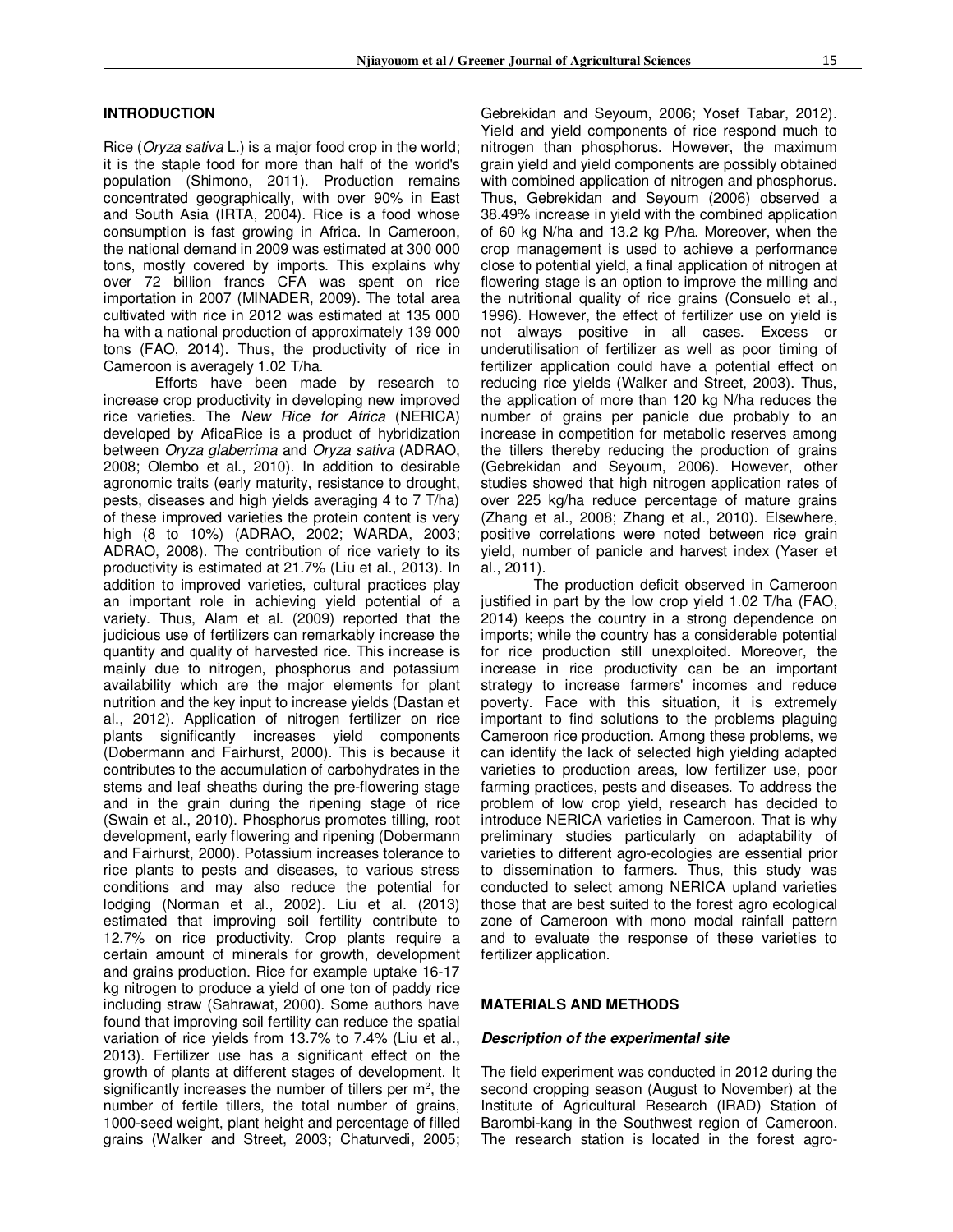ecological zone at an altitude of 211 m asl, longitude 25° E and latitude 4.39° N. The mean annual rainfall is about 2300 mm and mean temperature of 26 °C

(Njiayouom, personal Communication). The experiment was conducted on a clayey soil whose characteristics are shown in Table 1.

**Table 1: Selected soil parameters of the experimental field for rice variety adaptability trial in the forest zone with mono modal rainfall pattern in Cameroon** 

| Parameter                              | Value |
|----------------------------------------|-------|
| Total OM (gkg-1)                       | 41.72 |
| Organic C (gkg-1)                      | 24.20 |
| Total N (gkg-1)                        | 01.97 |
| C/N ratio                              | 12.28 |
| Available P (mgkg-1)                   | 06.19 |
| CaO (cmolkg <sup>-1</sup> )            | 01.21 |
| MgO (cmolkg-1)                         | 0.318 |
| $K2O$ (cmolkg <sup>-1</sup> )          | 0.049 |
| T (CEC) (cmolkg <sup>-1</sup> ) X31130 | 11.65 |
| $pH H_2O$                              | 04.63 |
|                                        |       |

#### *Experimental Design and Treatments*

A factorial split plot experimental design in a randomized complete block with three replications was used. The first factor included: T0 (unfertilized control), T1 (200 kg NPK / ha + Urea 100 kg/ha) and the second factor included 7 varieties of rice namely NERICA 1, NERICA 2, NERICA 3, NERICA 4, NERICA 8 , NERICA 10 and Fofifa. Each experimental unit had a size of 2 m x 4 m. Two rice seeds were sown at a spacing 30cm x 20cm on the 17<sup>th</sup> August 2012. Fertilizers were not applied in the unfertilized control. Fertilized plots received N-P-K (20- 10-10) as basal fertilizer at a rate of 200 kg/ha applied two weeks after sowing at the beginning of tilling stage. Urea was applied later as top dressing during the phase of panicle initiation ( $6<sup>th</sup>$  to  $7<sup>th</sup>$  week after sowing). Two manual weeding were carried out in all plots. The first weeding was done two weeks after planting before the first application of fertilizer, and the second weeding took place 4 weeks later. A net was installed on the plots just after sowing to control bird damage. The observations and measurements were made on 10 randomly selected plants in the two central rows in each plot to avoid edge effects. Yield components namely number of plants/m<sup>2</sup> , number of panicles/plant, number of grains/panicle, rate of filled grain, weight of thousand grains were recorded. In each experimental unit plant height was determined by measuring the length from ground level to the insertion point of the panicle of 5 randomly selected plants. The beginning of flowering, 50% flowering time and the length of crop cycle were also recorded. At physiological maturity the plants were cut at ground

level to determine the straw yield after drying. The harvest index was obtained as the ratio of grain yield over grain yield plus straw yield from each plot expressed in percentage (Gebrekidan and Seyoum, 2006).

#### *Statistical Analysis*

The data on yield, yield components, height and straw yield were subjected to analysis of variance using the SAS statistical software. When differences were significant by the F-test, the comparison of means was done by the Student Newman Keuls test (SNK) at 5% significance level (Toutenburg and Shalabh, 2009). Simple correlations were examined between yield and yield components.

# **RESULTS AND DISCUSSION**

#### *Yield and yield components*

Significant differences (P<0.05) were not observed between yields of different rice varieties studied. However, all yields components except the rate of filled grains varied with variety. Fertilizer used had a very significant effect (p <0.001) on yield, yield components and other agronomic parameters that were studied (Table 2). The mean square of the fertilizer effect for each parameter of the plant (except weight of thousand grains) far exceeded the corresponding mean square of the variety. Interactions (Fertilization X Variety) were significant only for the straw yield, plant height and harvest index.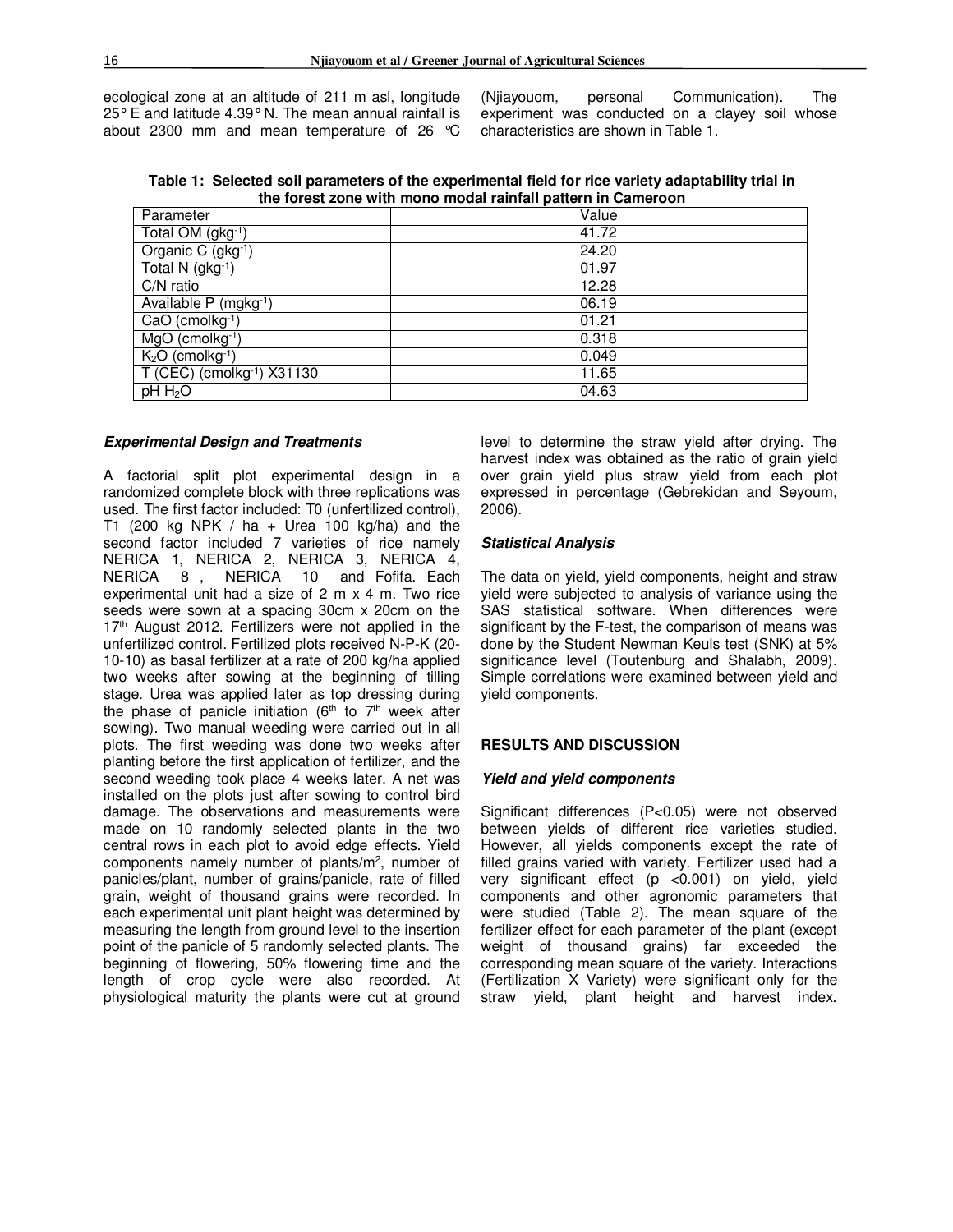| Table 2: Analysis of variance for yield and yield components of NERICA upland rice varieties in |
|-------------------------------------------------------------------------------------------------|
| the forest zone with mono modal rainfall pattern in Cameroon                                    |

| Yield/Yield components                                                                                                    | Mean square of source of variation |               |            |         |  |  |  |  |  |
|---------------------------------------------------------------------------------------------------------------------------|------------------------------------|---------------|------------|---------|--|--|--|--|--|
|                                                                                                                           | Fertilization (Fert)               | Variety (Var) | Fer x Var  | Error   |  |  |  |  |  |
| Grain yield (t/ha)                                                                                                        | 68.046***                          | $0.601$ ns    | $0.315$ ns | 0.278   |  |  |  |  |  |
| Number of panicle/m <sup>2</sup>                                                                                          | 10786.267***                       | 475.118 **    | 197.794 ns | 109.447 |  |  |  |  |  |
| Number of grain/panicle                                                                                                   | 33081.057***                       | 883.584 **    | 155.777 ns | 262,403 |  |  |  |  |  |
| Rate of filled grain (%)                                                                                                  | $0.134***$                         | $0.005$ ns    | $0.009$ ns | 0.004   |  |  |  |  |  |
| Weight of thousand grain (g)                                                                                              | $1.303$ ns                         | 46.667***     | $0.396$ ns | 0.555   |  |  |  |  |  |
| Plant height (cm)                                                                                                         | 1385.177***                        | 597.567***    | 20.256*    | 6.243   |  |  |  |  |  |
| Straw yield (t/ha)                                                                                                        | 41.680***                          | $0.864*$      | 1.096*     | 0.315   |  |  |  |  |  |
| Harvest index (%)                                                                                                         | 1357.180***                        | 83.537***     | 35.554*    | 13.629  |  |  |  |  |  |
| ns= non-significant; * Significant ( $p < 0.05$ ); ** Highly significant ( $p < 0.01$ ); ***Very highly significant ( $p$ |                                    |               |            |         |  |  |  |  |  |
| $< 0.001$ )                                                                                                               |                                    |               |            |         |  |  |  |  |  |

The effect of variety was not significant  $(p<0.05)$  on grain yield of rice (Table 3). This result was in contrast to findings of Liu et al. (2013) who in studying the impact of climate change, soil nutrient and cultural practices on different rice varieties found that there were differences in yield between these varieties. The six varieties of NERICA tested are well adapted to the environmental conditions of the study area. NERICA 8, NERICA 2 and NERICA 1 respectively gave a yield of 3.48 T/ha, 3.19 T/ha and 3.09 T/ha, which are not far from the potential yield of these varieties which are respectively 5 T/ha, 4 T/ha and 4.50 T/ha (ADRAO, 2008).

**Table 3: Yield and yield components response to NERICA upland rice varieties in the forest zone with mono modal rainfall pattern in Cameroon** 

| Variety   | GY                | NP/m <sup>2</sup>       | NG/P                 | <b>RFG</b>         | WTG                 | PН                 | SY                 | HI                 |
|-----------|-------------------|-------------------------|----------------------|--------------------|---------------------|--------------------|--------------------|--------------------|
| Nerica 1  | 3.09a             | 117.72 <sup>bc</sup>    | 130.18 <sup>ab</sup> | 59.00a             | 31.71 <sup>b</sup>  | 84.60 <sup>b</sup> | 5.20 <sup>ab</sup> | 35.45 <sup>b</sup> |
| Nerica 2  | 3.19a             | 136.22a                 | $115.90^{ab}$        | 68.83 <sup>a</sup> | 28.23 <sup>d</sup>  | 84.36 <sup>b</sup> | 5.03 <sup>ab</sup> | 37.46 <sup>b</sup> |
| Nerica 3  | 2.68a             | 109.21c                 | 127.60ab             | 61.66a             | 28.58 <sup>cd</sup> | 86.16 <sup>b</sup> | 4.61 <sup>b</sup>  | 34.31 <sup>b</sup> |
| Nerica 4  | 2.54 <sup>a</sup> | $120.68$ <sup>abc</sup> | $115.29^{ab}$        | $62.50^{\text{a}}$ | 27.91 <sup>d</sup>  | $87.06^{b}$        | 4.97 <sup>ab</sup> | $32.38^{b}$        |
| Nerica 8  | 3.48 <sup>a</sup> | $131.42^{ab}$           | 139.02 <sup>a</sup>  | 62.50 <sup>a</sup> | $29.45^\circ$       | $73.13^{\circ}$    | 4.49 <sup>b</sup>  | 43.03 <sup>a</sup> |
| Nerica 10 | 3.05a             | $121.05$ abc            | 131.06 <sup>ab</sup> | 65.16a             | 28.45 <sup>cd</sup> | 84.90 <sup>b</sup> | 4.76ab             | 37.92 <sup>b</sup> |
| Fofifa    | 3.07a             | $121.05$ <sup>abc</sup> | 103.51 <sup>b</sup>  | 61.33a             | 35.61a              | 106.70a            | 5.60 <sup>a</sup>  | 32.51 <sup>b</sup> |
| $CV(\% )$ | 17.49             | 8.54                    | 13.14                | 1 1.16             | 2.48                | 2.88               | 11.32              | 10.21              |

Means within a column followed by the same letter (s) are not significantly different according to Student-Newman-Keuls test at 5%.

 $GY =$  Grain yield (kg/ha); NP/m<sup>2</sup> = Number of Panicle per square meter; NG/P = Number of Grain per panicle;  $RFG = Rate$  of Filled Grain (%); WTG = Weight of Thousand Grain (g); PH = Plant Height (cm);  $SY =$  Straw Yield (t/ha);  $HI =$  Harvest Index (%)

NERICA varieties are early maturing and cycle duration is generally between 85 and 100 days (WARDA, 2008). In this study, it was observed that the cycle of different varieties tested ranged from 92 to 104 days (Table 4). These results showed that the cycle of the varieties increased by 2 to 12 days depending on the variety. Thus, NERICA 2 and NERICA 8 respectively had 95 days and 85 days

(increase of 7 days) cycle duration. This variation in the duration of the vegetative cycle may be influenced by the agro-ecological conditions of the study area. In addition, these rice varieties were not sensitive to disease attack and lodging. Meanwhile the pressure from insect pests was below threshold to necessitate control measures.

| Table 4: Duration of cycle of NERICA upland rice varieties in the forest agro ecological zone with |  |
|----------------------------------------------------------------------------------------------------|--|
| mono modal rainfall pattern in Cameroon                                                            |  |

| Variety   | Observed duration | Reported duration (ADRAO, 2008) |
|-----------|-------------------|---------------------------------|
|           | (days)            | (davs)                          |
| Nerica 1  | 102               | 95-100                          |
| Nerica 2  | 102               | $90 - 95$                       |
| Nerica 3  | 103               | 95-100                          |
| Nerica 4  | 102               | 95-100                          |
| Nerica 8  | 92                | 75-85                           |
| Nerica 10 | 104               | $90 - 100$                      |
| Fofifa    | 97                |                                 |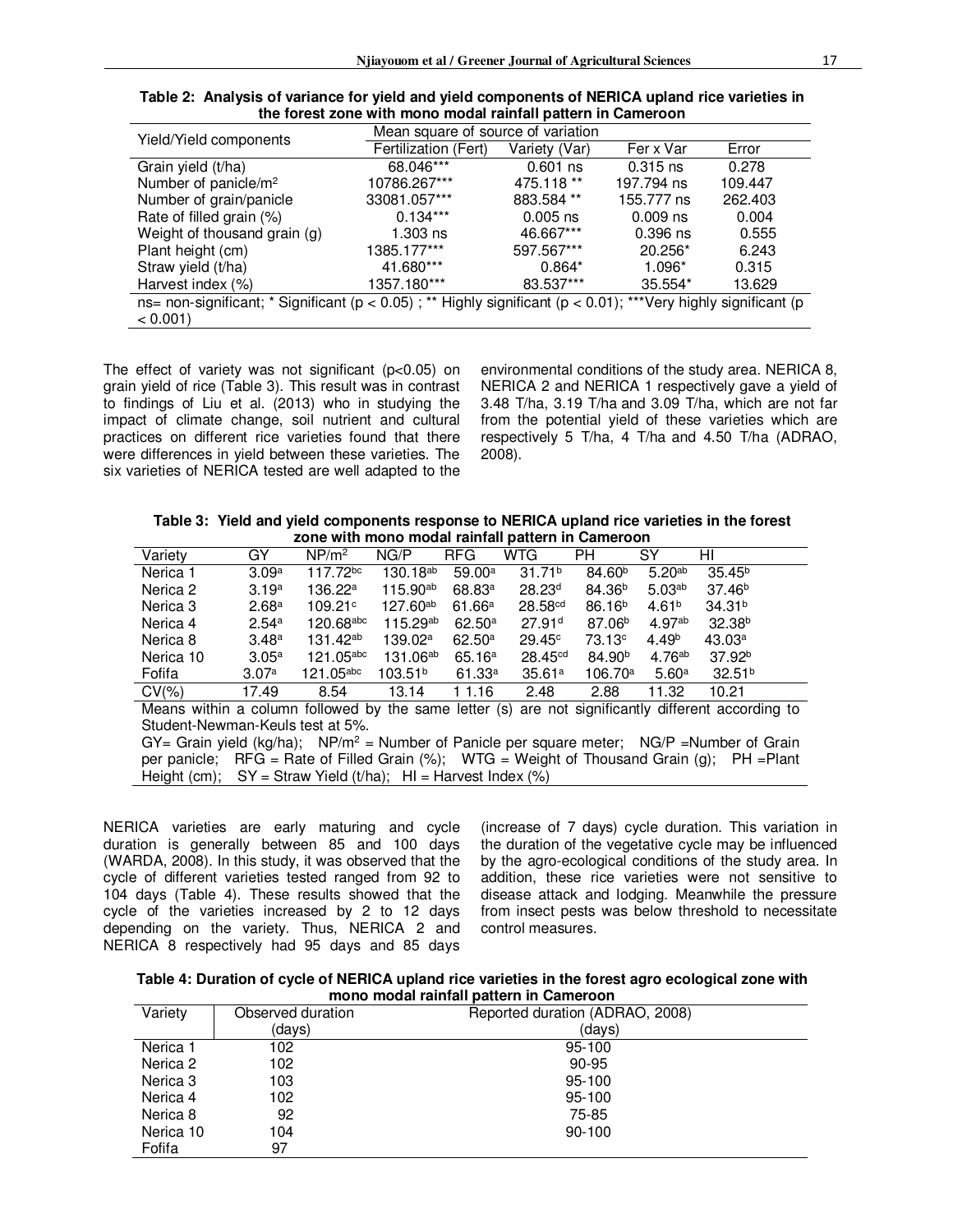The application of fertilizer (NPK) had a remarkable effect on grain yield of rice (Table 5). Grain yield of rice increased significantly ( $p$  <0.001) from 1.74 T/ha in unfertilized plots (control) to 4.29 T/ha in the fertilized plots (Table 5a), representing an increment of 146% (2.55 T/ha) compared to the control. Deverin et al. (2005) reported that NERICA varieties in the presence of fertilizer can increase yields by 200% compared to traditional varieties. Gebrekidan and Seyoum (2006) also obtained a yield increment of 38.49% compared to the control with the combined application of 60 kg N/ha and 13.2 kg P/ha. In this study, the yield increase associated with fertilizer use is possibly due to

increase in the number of panicles/m<sup>2</sup>, the number of grain/panicle and the rate of filled grains. These results corroborate those of Dobermann and Fairhurst (2000); Gebrekidan and Seyoum (2006) and YosefTabar, 2012. Similarly, Norman et al. (2002); Swain et al. (2010) and Dastan et al. (2012) also noted enhanced rice productivity with the addition of NPK fertilizer.

However, in the absence of fertilizer application yield of NERICA varieties are observed to vary between 1.42 and 2.29 T/ha (Table 5a). This observation reveals that NERICA varieties have the ability to produce on acidic soils with low fertility, which also confirms earlier reports (WARDA, 2002).

**Table 5: Effect of fertilizer use on yield and yield components of NERICA upland rice varieties in the forest zone with mono modal rainfall pattern in Cameroon** 

| Treatment    | GY                | NP/m <sup>2</sup> | NG/P                           | <b>RFG</b> | <b>WTG</b> | PН                 |                   | HI                 |
|--------------|-------------------|-------------------|--------------------------------|------------|------------|--------------------|-------------------|--------------------|
| Unfertilized | 1.74 <sup>b</sup> | $106.45^{\rm b}$  | $95.16^b$                      | $57.3^b$   | 29.81ª     | 80.96 <sup>b</sup> | 3.96 <sup>b</sup> | 30.47 <sup>b</sup> |
| Fertilized   | 4.29a             |                   | $138.50^a$ 151.28 <sup>a</sup> | 68.6a      | 30.17ª     | $92.44^{\circ}$    | 5.95a             | 41.84ª             |
| $CV(\% )$    | 17.49             | 8.54              | 13.14                          | 11.16      | 2.48       | 2.88               | 11.32             | 10.21              |

Means within a column followed by the same letter (s) are not significantly different according to Student-Newman-Keuls test at 5%.

GY= Grain yield (t/ha); NP/m<sup>2</sup> = Number of Panicle per square meter; NG/P =Number of Grain per panicle; RFG = Rate of Filled Grain (%); WTG = Weight of Thousand Grain (g); PH = Plant Height (cm);  $SY =$  Straw Yield (t/ha);  $H =$  Harvest Index (%)

**Table 5a: Yield of NERICA upland rice varieties with and without fertilizer use in the forest zone with mono modal rainfall pattern in Cameroon** 

| Treatment                                     |                 | <b>Variety</b> |                   |                   |                   |          |                   |                                                                                                              |  |  |  |  |
|-----------------------------------------------|-----------------|----------------|-------------------|-------------------|-------------------|----------|-------------------|--------------------------------------------------------------------------------------------------------------|--|--|--|--|
|                                               | Nerica <b>ˈ</b> | Nerica 2       | Nerica 3          | Nerica 4          | Nerica 8          | Nerica10 | Fofifa            | Mean                                                                                                         |  |  |  |  |
| <b>Unfertilized</b>                           | $1.68^{\rm b}$  | $1.98^{\rm b}$ | 1 41 <sup>b</sup> | 1.50 <sup>b</sup> | 2.28 <sup>b</sup> | 1.99b    | 1.36 <sup>b</sup> | 1.74                                                                                                         |  |  |  |  |
| Fertilized                                    | 4.50a           | 4.41a          | 3.95a             | 3.58a             | 4.69a             | 4.11a    | 4.78 <sup>a</sup> | 4.29                                                                                                         |  |  |  |  |
| Mean                                          | 3.09            | 3.19           | 2.68              | 2.54              | 3.48              | 3.05     | 3.07              |                                                                                                              |  |  |  |  |
|                                               |                 |                |                   |                   |                   |          |                   | *Means within a column followed by the same letter (s) are not significantly different according to Student- |  |  |  |  |
| Newman-Keuls test at 5%. %.; $CV(\%) = 17.49$ |                 |                |                   |                   |                   |          |                   |                                                                                                              |  |  |  |  |

# *Yield Components*

#### Number of Panicle/m<sup>2</sup> (NP)

Highly significant differences (p<0.01) were observed between the NP of the different NERICA varieties (Table 3). NERICA 2 had the highest NP (136) while NERICA 3 had the lowest (109). Lui et al. (2013) also found differences between the NP, the number of grains/panicle (NG/P) and weight of thousand grains (WTG) of different rice varieties tested. Highly significant differences (p <0.01) were also noted between the NP in the fertilized and unfertilized plots. Application of fertilizer increased the NP by 30% (32.05 panicle/m<sup>2</sup> ) compared to unfertilized control. This result is in line with those of Gebrekidan and Seyoum, 2006 and Yosef Tabar, 2012. The NP is the most important yield component as it has a direct effect on yield (Chaturvedi, 2005; Gebrekidan and Seyoum 2006).

Number of grains/panicle (NG/P)

The NG/P was significantly different (p <0.01) between the varieties (Table 3). NERICA 8 had the highest number of grain/panicle (139.1) while Fofifa had the lowest NG/P (103.5). These results demonstrated that NERICA varieties produce large NG/P. These observations are in agreement with the report of Deverin *et al*. (2005). These scientists stated that the panicles of NERICA varieties can produce up to 400 grains, compared to other African varieties that can produce only 75 to 100 grains.

The application of fertilizer (NPK) increased significantly (p<0.01) the NG/P, which was estimated at 59% over the control (Table 5). Similar observations were made elsewhere (Chaturvedi, 2005; Yosef Tabar, 2012).

# Rate of Filled Grains (RFG)

There were no significant differences (p<0.05) between the RFG of different varieties of rice (Table 3). The average RFG of different varieties was between 61.33% and 68.83%.

However, the RFG increased significantly (p<0.0001) after the application of fertilizer (Table 5).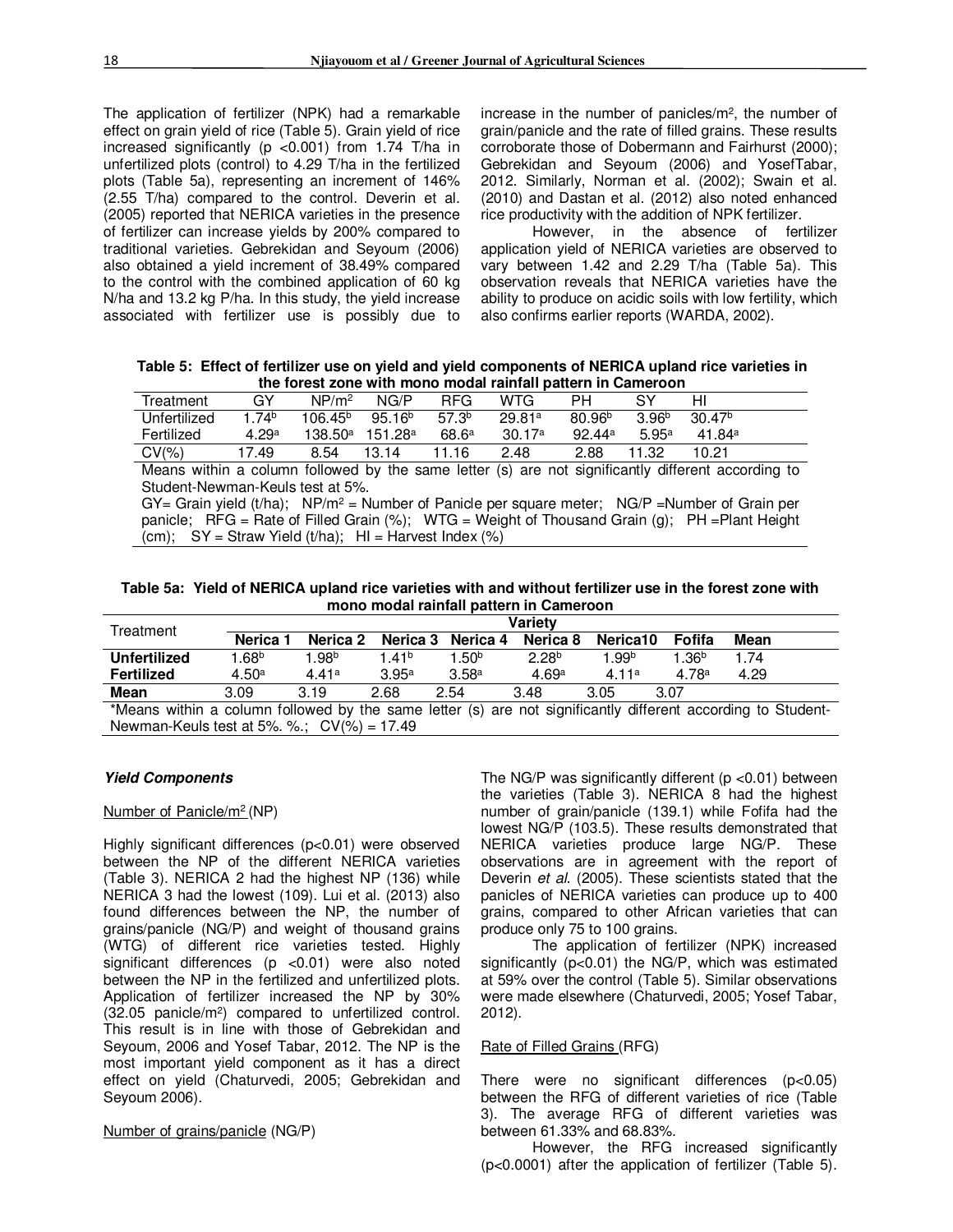This result demonstrated that the RFG is not a varietal characteristic, but is a yield component that rather depends on soil fertility. Swain et al. (2010) reported that phosphorus and nitrogen contribute to accumulation of carbohydrate in stems and leaf sheaths during the pre-flowering stage and in grain during the ripening stage of rice.

# Weight of thousand grains (WTG)

The effect of the variety was very highly significant (p <0.0001) on the WTG (Table 3). The Fofifa variety presented the highest WTG (35.61 g) and the lowest (27.9 g) was observed with NERICA 4. These results are similar to those of Liu et al. (2013) who found that some varieties are described as heavy panicle type, while others are described as many panicle type.

Fertilizer application did not significantly ( $p <$ 0.05) affect WTG (Table 5), which is in accordance with Yaser et al. (2011) who observed that the effect of nitrogen and bacterial fertilization had no significant effect on WTG and NP. These results could demonstrate that the WTG is a varietal characteristic which is not influenced by soil fertility. However, Yosef Tabar (2012) found that the combined supply of nitrogen and phosphorus fertilization above 150 kg N/ha and 90 kg P/ha is likely to increase the WTG of rice.

#### Plant Height (PH)

The interaction Fertilization X Variety was significant (p <0.05) for plant height (Table 2). The variety Fofifa recorded the highest plant height of 115.86 cm and 97.53 cm in the fertilized and unfertilized control plots, respectively (Table 6). Significant differences in PH were not also observed with the NERICA varieties both with- and without the use of fertilizer. However, NERICA 8 was the shortest (73 cm) among the varieties.

The application of fertilization significantly (p <0.0001) increased PH of each variety (Table 6) compared to unfertilized control. These observations confirm those of Gebrekidan and Seyoum (2006) who reported that the increase in PH after application of N and P is due to the fact that N is an essential element for plant growth since it is a constituent of all proteins and nucleic acids while P is essential for the production and transfer of energy in plant.

**Table 6: Interaction effect of fertilizer application and variety on plant height (cm) of NERICA upland rice varieties in the forest zone with mono modal rainfall pattern in Cameroon** 

| Treatment                                                          |                     | Varietv            |                    |                    |                    |                    |                    |                                                                                                               |  |  |
|--------------------------------------------------------------------|---------------------|--------------------|--------------------|--------------------|--------------------|--------------------|--------------------|---------------------------------------------------------------------------------------------------------------|--|--|
|                                                                    | Nerica <sub>1</sub> | Nerica 2           | Nerica 3           | Nerica 4           | Nerica 8           | Nerica10           | Fofifa             | Mean                                                                                                          |  |  |
| Unfertilized                                                       | 79.06 <sup>d</sup>  | 79.60 <sup>d</sup> | 79.53 <sup>d</sup> | 83.80 <sup>d</sup> | 67.26 <sup>e</sup> | 79.93 <sup>d</sup> | 97.53 <sup>b</sup> | 80.95                                                                                                         |  |  |
| <b>Fertilized</b>                                                  | 90.13c              | 89.13 <sup>c</sup> | 92.80°             | 90.33c             | 79.00 <sup>d</sup> | 89.86 <sup>c</sup> | 115.86a            | 92.44                                                                                                         |  |  |
| Mean                                                               | 84.59               | 84.36              | 86.16              | 87.06              | 73.13              | 84.89              | 106.7              |                                                                                                               |  |  |
|                                                                    |                     |                    |                    |                    |                    |                    |                    | Means across all rows and columns followed by the same letter(s) are not significantly different at P<0.0001; |  |  |
| according to Student-Newman-Keuls test at $5\%$ : $CV(\% ) = 2.88$ |                     |                    |                    |                    |                    |                    |                    |                                                                                                               |  |  |

Straw yield (SY)

The interaction between fertilization and variety was significant for SY (Table 2). Table 7 shows that the combination Fertilized X Fofifa gave the highest SY (6.77 T/ha). However, the combination; Unfertilized X NERICA 8 produced the lowest SY (3.15 T/ha). In unfertilized plots NERICA 4 gave the highest SY (4.57 T/ha) compared to other varieties (Table 7). These results corroborate those of Vadivelloo and Fadel (2009) who reported that the quality of SY in response to urea treatment depends on the variety of rice; varieties with wide leaf area will improve the quality of the straw with the supply of urea.

**Table 7: Interaction effect of fertilizer and variety on straw yield (T/ha) of NERICA upland rice varieties in the forest zone with mono modal rainfall pattern in Cameroon** 

| Treatment                                                                                                     |          | Varietv              |            |             |                |                     |                       |      |  |  |  |
|---------------------------------------------------------------------------------------------------------------|----------|----------------------|------------|-------------|----------------|---------------------|-----------------------|------|--|--|--|
|                                                                                                               | Nerica 1 | Nerica 2             | Nerica 3   | Nerica 4    | Nerica 8       | Nerica10            | Fofifa                | Mean |  |  |  |
| <b>Unfertilized</b>                                                                                           | 3.63e    | $4.11$ <sup>de</sup> | 3.52e      | $4.57$ bcde | $3.15^{\circ}$ | $4.27$ de           | $4.44$ <sup>cde</sup> | 3.95 |  |  |  |
| <b>Fertilized</b>                                                                                             | 6.76a    | 5.96 <sup>ab</sup>   | $5.70$ abc | $5.38$ abcd | $5.82$ abc     | 5.24 <sub>bcd</sub> | 6.77a                 | 5.94 |  |  |  |
| Mean                                                                                                          | 5.19     | 5.03                 | 4.61       | 4.97        | 4.48           | 4.75                | 5.60                  |      |  |  |  |
| Means across all rows and columns followed by the same letter(s) are not significantly different at P<0.0001; |          |                      |            |             |                |                     |                       |      |  |  |  |
| according to Student-Newman-Keuls test at $5\%$ ; $CV(\%) = 11.32$                                            |          |                      |            |             |                |                     |                       |      |  |  |  |

Moreover, each variety in the fertilized plot gave SY significantly higher (P <0.0001) compared to unfertilized control plot. This result corroborates those of Gebrekidan and Seyoum (2006); Ali et al. (2009); Nogueira et al. (2011) who found that the application of fertilizer increased SY of rice compared to unfertilized control. According to Gebrekidan and Seyoum (2006) the increase in SY was due to the ability of nitrogen to increase the vigorous vegetative growth of rice plants. It was the case with Zhang et al. (2010) who found that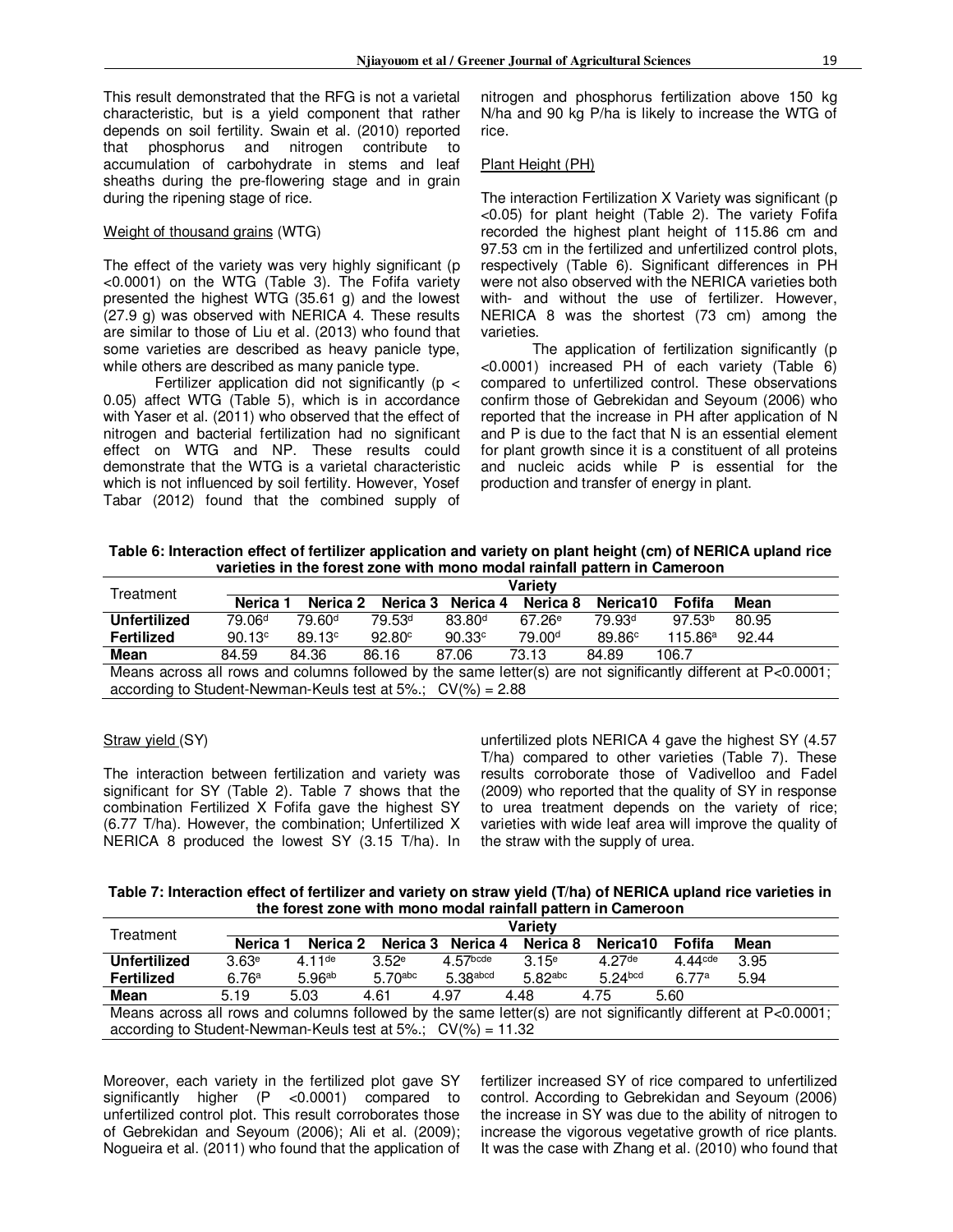treatment with urea (225 kg/ha) could maintain a relatively high rate of translocation of dry matter and nitrogen use efficiency and economic benefits of rice.

#### Harvest Index (HI)

Regarding the HI, interaction between Fertilization X Varieties was significant (Table 2). It was observed that in the fertilized plots the HI in each variety increased compared to the same variety in unfertilized plot (Table 8). In contrats, Gebrekidan and Soyoum (2006) found that increasing nitrogen availability from 0 to 150 kg/ha reduced the HI from 44.93% to 37.22%. The combination Fertilized plot X NERICA 8 recorded the highest HI of 44.4% while the combinations Unfertilized Plot X Fofifa had the lowest rates of HI of 23.6 (Table 8).

**Table 8: Interaction effect of fertilizer and variety on the harvest Index (%) of NERICA upland rice varieties in the forest zone with mono modal rainfall pattern in Cameroon** 

| Treatment                                                                                                       | Varietv                                                            |              |                    |              |              |              |                    |       |  |  |
|-----------------------------------------------------------------------------------------------------------------|--------------------------------------------------------------------|--------------|--------------------|--------------|--------------|--------------|--------------------|-------|--|--|
|                                                                                                                 | Nerica <sub>1</sub>                                                | Nerica 2     | Nerica 3           | Nerica 4     | Nerica 8     | Nerica10     | Fofifa             | Mean  |  |  |
| Unfertilized                                                                                                    | $31.05^{bc}$                                                       | 32.37abc     | 27.73 <sup>c</sup> | 24.63c       | $41.63^{ab}$ | $32.21$ abc  | 23.65 <sup>c</sup> | 30.46 |  |  |
| Fertilized                                                                                                      | $39.85^{ab}$                                                       | $42.55^{ab}$ | $40.89^{ab}$       | $40.13^{ab}$ | 44.43a       | $43.63^{ab}$ | $41.38^{ab}$       | 41.83 |  |  |
| <b>Mean</b>                                                                                                     | 35.45                                                              | 37.46        | 34.31              | 32.38        | 43.03        | 37.92        | 32.51              |       |  |  |
| * Means across all rows and columns followed by the same letter(s) are not significantly different at P<0.0001; |                                                                    |              |                    |              |              |              |                    |       |  |  |
|                                                                                                                 | according to Student-Newman-Keuls test at $5\%$ : $CV(\%) = 12.43$ |              |                    |              |              |              |                    |       |  |  |

A positive and significant correlation was observed between rice grain yield and NP (0.84), NG (0.90), RFG (0.69), SY (0.82) and HI (0.85). Meanwhile correlations between WTG and other yield components was not significant (Table 9). Similar results were observed by Gebrekidan and Seyoum (2006). However, in testing different doses of fertilizer on rice these scientists found that the correlation between PH and yield was not significant.

**Table 9: Correlations between yield and yield components of NERICA upland varieties in the forest zone with mono modal rainfall pattern in Cameroon** 

| Parameter                                                                                              | GY        | NP/m <sup>2</sup> | NG/P      | <b>RFG</b> | WTG       | PН        | SY       | HI |  |
|--------------------------------------------------------------------------------------------------------|-----------|-------------------|-----------|------------|-----------|-----------|----------|----|--|
| GY                                                                                                     |           |                   |           |            |           |           |          |    |  |
| NP/m <sup>2</sup>                                                                                      | $0.84***$ |                   |           |            |           |           |          |    |  |
| NG/P                                                                                                   | $0.90***$ | $0.66***$         |           |            |           |           |          |    |  |
| <b>RFG</b>                                                                                             | $0.69***$ | $0.47**$          | $0.56***$ |            |           |           |          |    |  |
| WTG                                                                                                    | $0.09$ ns | $0.09$ ns         | $0.13$ ns | $0.10$ ns  |           |           |          |    |  |
| <b>PH</b>                                                                                              | $0.43**$  | $0.33*$           | $0.18$ ns | $0.29$ ns  | $0.63***$ |           |          |    |  |
| <b>SY</b>                                                                                              | $0.82***$ | $0.80***$         | $0.69***$ | $0.38*$    | $0.25$ ns | $0.66***$ |          |    |  |
| HI                                                                                                     | $0.85***$ | $0.62***$         | $0.82***$ | $0.82***$  | $0.09$ ns | $0.09$ ns | $0.43**$ |    |  |
| and provident to Clasificant (n , O OE), ** Ulably significant (n , O O1), ***\Less bigbly significant |           |                   |           |            |           |           |          |    |  |

ns= non-significant; \* Significant (p < 0.05) ; \*\* Highly significant (p < 0.01); \*\*\*Very highly significant  $(p < 0.001)$ 

 $GY =$  Grain yield (kg/ha); NP/m<sup>2</sup> = Number of Panicle per square meter; NG/P = Number of Grain per panicle; RFG = Rate of Filled Grain  $\frac{9}{6}$ ; WTG = Weight of Thousand Grain (g); PH = Plant Height (cm);  $SY =$  Straw Yield (t/ha);  $HI =$  Harvest Index (%)

# **CONCLUSION**

The NERICA upland rice varieties tested in this study were well adapted to forest agro-ecological zone with mono modal rainfall pattern in Cameroon. Fertilizer use significantly enhanced yield and yield components with the strongest response observed in FOFIFA and NERICA 1. Rice GY was highly significantly correlated to yield components notably NG/P and SY. Further studies are underway to confirm these preliminary results and to address yield gap between farmers' practices and potential yield obtained from on-station research to facilitate dissemination of results to users.

The authors are grateful to the management of IRAD for the support received in conducting this research and to the anonymous reviewers for their useful suggestions. Finally, we are thankful to the staff of LAPSEE, IRAD.

# **COMPETING INTERESTS**

No competing interests

#### **AUTHORS' CONTRIBUTION**

# **ACKNOWLEDGEMENT**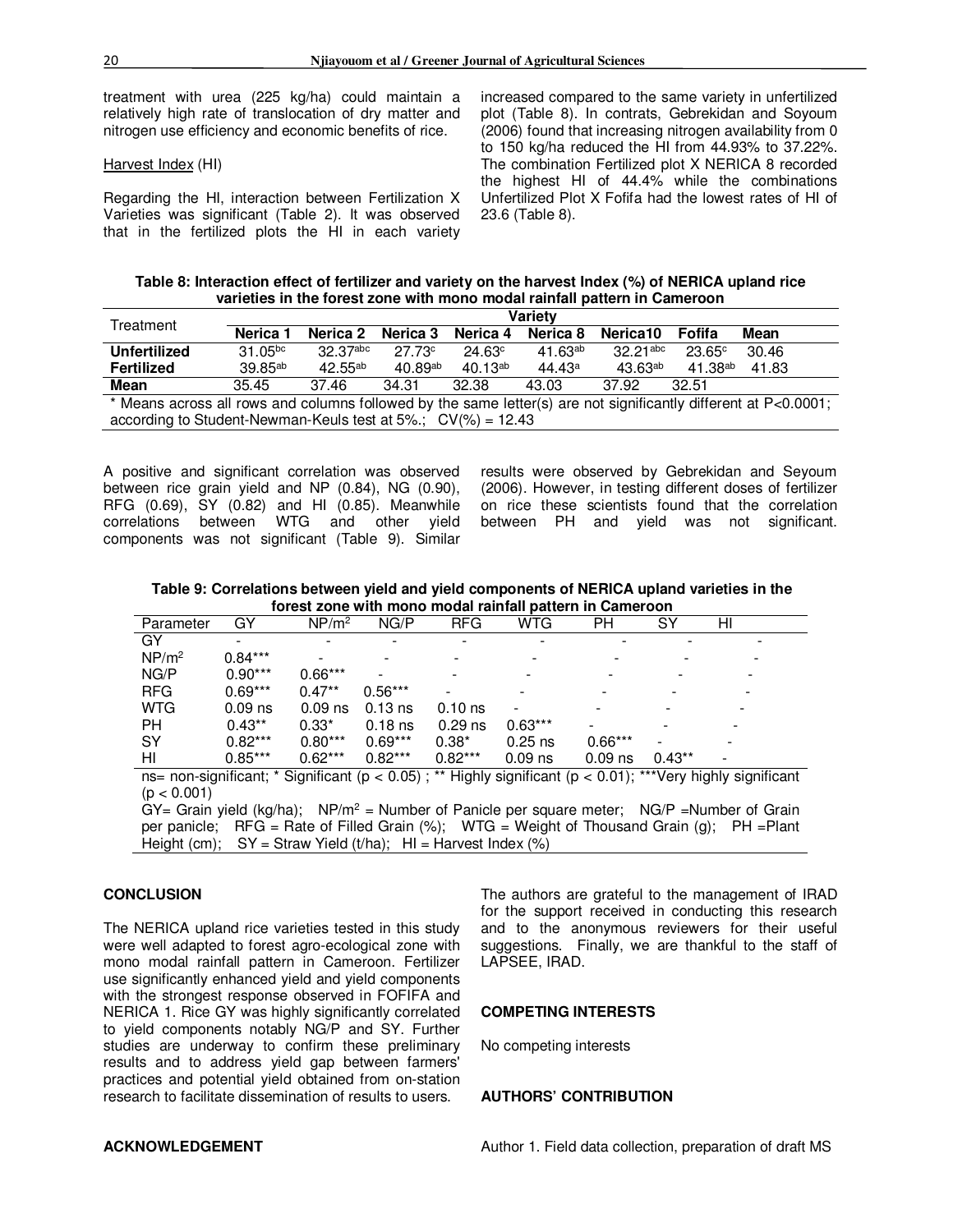Author 2. Development of research topic, soil sampling, correction of draft MS

Author 3. Literature search, field lay out and correction of draft MS

Author 4. Experimental design, data analysis, correction of draft MS

# **REFERENCES**

- ADRAO (Centre du riz pour l'Afrique) (2002). Sélection variétale participative : l'étincelle d'où jaillit la flamme. Bouaké, Côte d'ivoire : Centre du riz pour l'Afrique (ADRAO), 32 pp.
- ADRAO (Centre du riz pour l'Afrique) (2008). Guide pratique de la culture des NERICA de plateau. Cotonou, Bénin : Centre du riz pour l'Afrique (ADRAO), 36 pp.
- Alam MM, Hassanuzzaman M and Nahar K (2009). Tillers dynamics of the three irrigated rice varieties under varying phosphorus levels. American-Eurasian J. Agron. 2: 89-94.
- Ali, ME, Islam MR and Jahiruddin M (2009). Effect of integrated use of organic manures with chemical fertilizers in the rice-rice cropping system and its impact on soil health. Bangladesh J. Agric. Res. 34: 81-90.
- Chaturvedi I (2005). Effect of nitrogen fertilizers on growth, yield and quality of hybrid rice (*Oryza sativa*). J. Central European Agric*.* 6: 611-618.
- Consuelo M, Perez B, Juliano, Liboon PS, Alcantara JM and Kenneth G (1996). Effects of late nitrogen fertilizer application on head rice yield, protein content, and grain quality of rice. Cereal Chem. 73:556-560.
- Dastan S, Siavoshi M, Zakavi D, Ghanbaria-malidarreh A, Yadi R, Ghorbannia DE and Nasiri AR (2012). Application of nitrogen and silicon rates on morphological and chemical lodging related characteristics in rice (*Oryza sativa* L.) north of iran. J. Agric. Sci. : 4(6).
- Dévérin Y, Volvey A, Houssay-Holzschuch M, Rodarry E, Surun I and Bennafla K (2005). l'ADRAO et le nerica, "riz miracle africain". L'Afrique, coll. Clefsconcours, Atlande, 288 p.
- Dobermann A and Fairhurst T (2000). Rice: Nutrient disorders and nutrient management. International Rice Research Institute (IRRI), Philippines, PPI, U.S.A., and PPIC, Canada p 190.
- FAO (2014). Rice production statistics for Cameroon in 2012. *In* www.fao.org/faostat (Retrieved 10th of April 2014).
- Gebrekidan H and Seyoum M (2006). Effect of mineral N and P fertilizers on yield and yield components of flooded lowland rice on vertisols of fogera plain, Ethiopia. J. Agric. Rural Dev. Trop. Subtrop. 107: 161–176.
- IRTA (Instiyut de Recerca I Technologia Agroalimentaries) (2004). Le riz, quelle place dans l'agriculture et dans l'alimentation de demain ?, 4 p.
- Liu L, Zhu Y, Tang L, Cao W and Wang E (2013). Impacts of climate changes, soil nutrients, variety types and management practices on rice yield in East China: A case study in the Taihu region. Field Crops Res. 149: 40–48.
- MINADER (Ministère de l'Agriculture et du Développement Rural) (2009). Stratégie nationale de développement de la riziculture. Mouture III MINADER, Cameroun, 20 p.
- Nogueira FGE, Castro IA, Bastos ARR, Souza GA, de Carvalho JG and Oliveira LCA (2011). Recycling of solid waste rich in organic nitrogen from leather industry: Mineral nutrition of rice plants. J. Hazardous Materials 186: 1064–1069.
- Norman RJ, Wilson CE and Jr Slaton NA (2002). Soil fertilization and mineral nutrition in U.S. mechanized rice culture. In Rice: Origin, History, Technology, and Production, ed. CW Smith and R H Dilday, Hoboken, New Jersey: 331-411.
- Olembo N, M'mboyi F and Oyugi K (2010). Success stories in crop improvement in Africa; 2010.
- Sahrawat KL (2000). Macro and micronutrients removed by upland and lowland rice cultivars in West Africa. Commun. Soil Sci. plant Anal 31: 717- 723.
- Shimono H (2011). Earlier rice phenology as a result of climate change can increase the risk of cold damage during reproductive growth in northern Japan. Agric. Ecosyst. Environ. 144: 201-2007.
- Swain DK and Jagtap Sandip S (2010). Development of spad values of medium-and long duration rice variety for site-specific nitrogen management. J. Agron. 9:38-44.
- Toutenburg H and Shalabh (2009). Statistical analysis of designed experiments. Third edition, eds: Casella G, S. Fienberg, I. Olkin. New York Dordrecht Heidelberg London, p 611.
- Vadiveloo J and Fadel JG (2009)*.* The response of rice straw varieties to urea treatment. Animal Feed Sci. Technol.151: 291-298.
- Walker T W and Street JE (2003). Rice fertilization. Information sheet° 1341 .Mississippi state university, p 4.
- WARDA (West Africa Rice Development Association). Annual report. 2002. The Africa Rice Center, Bouaké, Cote D'ivoire, http://www.warda.org (retrieved, 10<sup>th</sup> April 2014).
- WARDA (West Africa Rice Development Association). Annual report. 2003. The Africa Rice Center, Bouaké, Cote D'ivoire, http://www.warda.org (retrieved, 10th April 2014).
- Yaser RK, Reza AM, Reza RM, Kazem K and Kaveh Z (2011). Response of yield and yield components of rice (*Oryza sativa* L.) to *Pseudomonas flouresence* and *Azospirillum lipoferum* under Different Nitrogen Levels. American-Eurasian J. Agric. Environ. Sci. 10: 387-395.
- Yosef Tabar S (2012). Effect of Nitrogen and Phosphorus fertilizer on growth and yield rice (*Oryza sativa* L). Inter. J. Agron. Plant Prod. 3: 579-584.
- Zhang J, LIU JL, Zhang JB, Zhao FT, Cheng YN and Wang WP (2010). Effects of Nitrogen Application